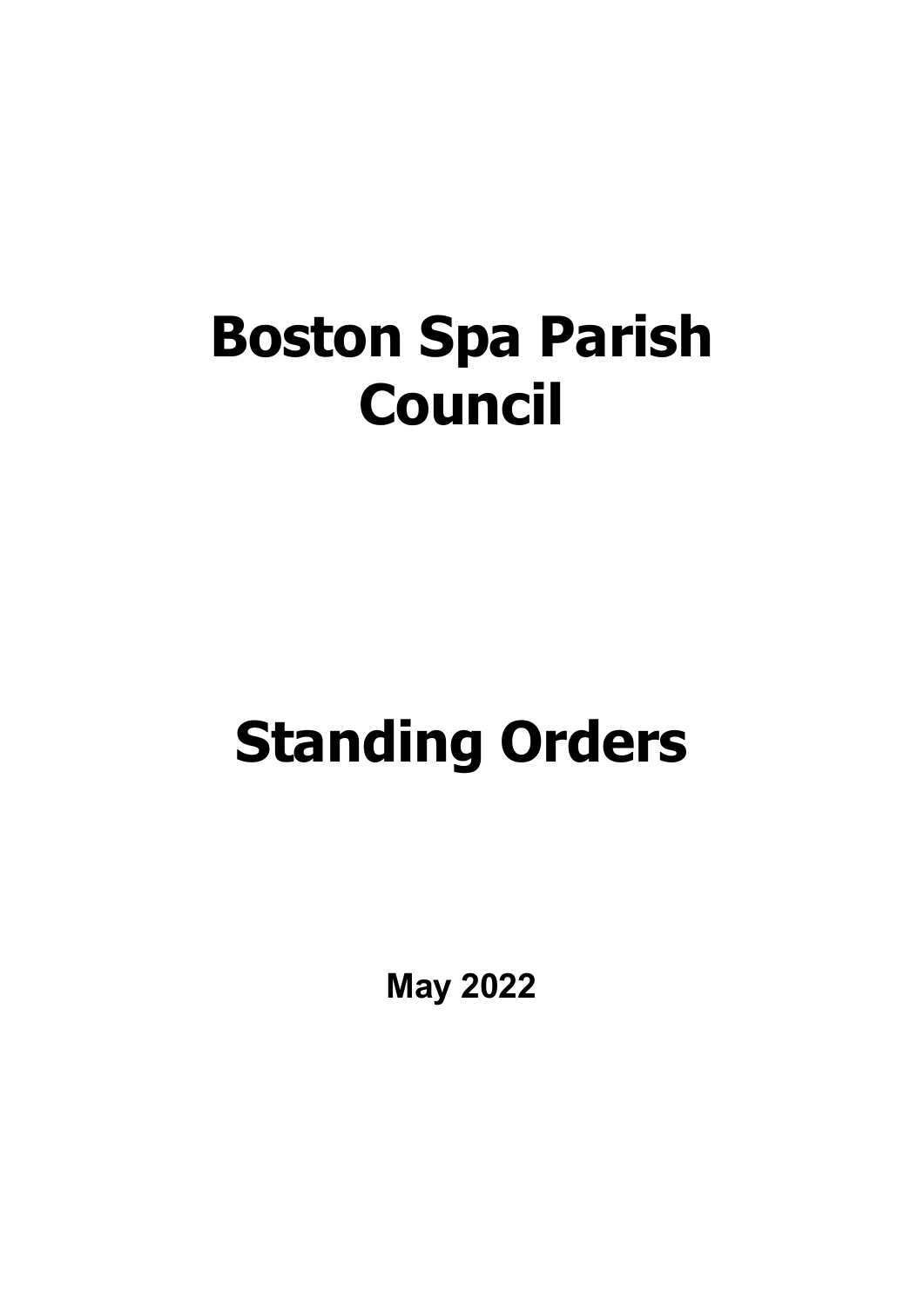## **INDEX**

|                                                                            | Page |
|----------------------------------------------------------------------------|------|
| Code of Conduct and Dispensations                                          | 2    |
| <b>Code of Conduct Complaints</b>                                          | 2    |
| Meetings                                                                   | 2    |
| Committees, sub-committees and working parties                             | 3    |
| <b>Ordinary Council meetings</b>                                           | 4    |
| <b>Extraordinary meetings</b>                                              | 5    |
| Motions for a meeting that require written notice to be given to the Clerk | 5    |
| Management of Information                                                  | 5    |
| Clerk to the Council/Proper Officer                                        | 5    |
| <b>Responsible Financial Officer</b>                                       | 6    |
| Accounts and accounting statements                                         | 6    |
| Financial controls and procurement                                         | 7    |
| Responsibilities to Provide Information                                    | 8    |
| Responsibilities under Data Protection Legislation                         | 8    |
| <b>Execution and Sealing of Legal Deeds</b>                                | 8    |
| <b>Emergency Business</b>                                                  | 8    |
| <b>Standing Orders</b>                                                     | 8    |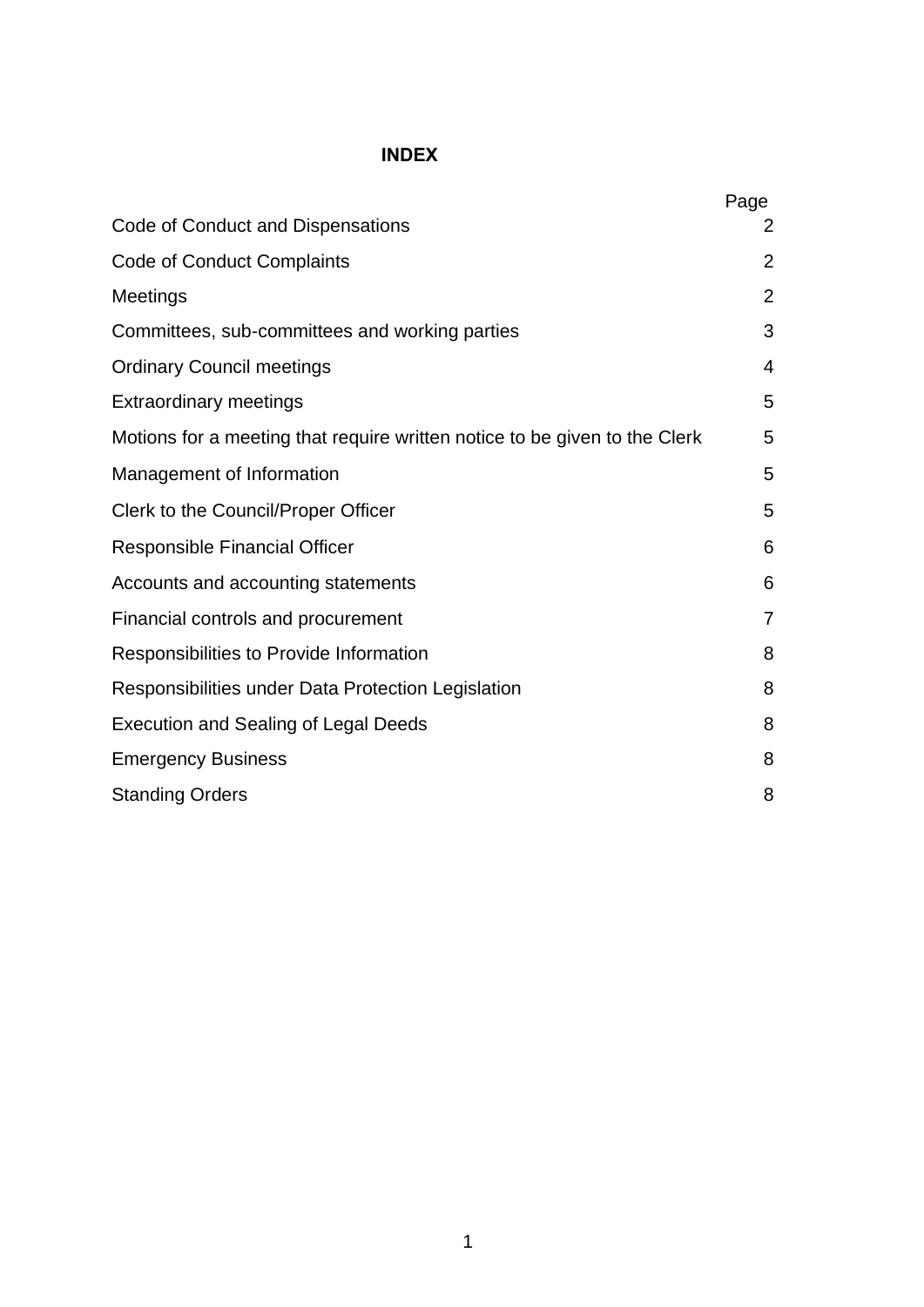|     | 1. Code of Conduct and Dispensations                                                                                                                                                                                                                                                                                    |
|-----|-------------------------------------------------------------------------------------------------------------------------------------------------------------------------------------------------------------------------------------------------------------------------------------------------------------------------|
| 1.1 | All Councillors and non-councillors with voting rights will observe the Code of Conduct<br>at all times when on Council business and no member will act in such a way that will<br>bring the Council into disrepute, behave offensively in meetings or obstruct the<br>Councilos business.                              |
| 1.2 | Unless granted a dispensation, a councillor or non-councillor with voting rights shall<br>withdraw from a meeting when it is considering a matter in which they have a<br>disclosable pecuniary or other interest. They may return to the meeting after it has<br>considered the matter in which they had the interest. |
| 1.3 | Dispensation requests shall be in writing and submitted to the clerk as soon as possible<br>before the meeting, or failing that, at the start of the meeting for which the dispensation<br>is required.                                                                                                                 |
| 1.4 | A dispensation may be granted if having regard to all relevant circumstances any of the<br>following apply:                                                                                                                                                                                                             |
|     | Without the dispensation the number of persons prohibited from participating in the<br>i. I<br>particular business would be so great a proportion of the meeting transacting the<br>business as to impede the transaction of the business;                                                                              |
|     | ii. $\vert$ Granting the dispensation is in the interests of persons living in the Council $\phi$ area;<br>or                                                                                                                                                                                                           |
|     | It is otherwise appropriate to grant a dispensation.<br>III.                                                                                                                                                                                                                                                            |
|     |                                                                                                                                                                                                                                                                                                                         |

## **2. Code of Conduct Complaints**

2.1 Upon notification by Leeds City Council that a councillor or non-councillor with voting rights has breached the Councilos code of conduct, the Council shall consider what, if any, action to take against them. Such action excludes disqualification or suspension from office.

|     | 3. Meetings                                                                                                                                                                                                                                                                                                                                                                                                                                                                                                                                      |
|-----|--------------------------------------------------------------------------------------------------------------------------------------------------------------------------------------------------------------------------------------------------------------------------------------------------------------------------------------------------------------------------------------------------------------------------------------------------------------------------------------------------------------------------------------------------|
| 3.1 | Meetings shall not take place in premises, which at the time of the meeting, are used for<br>the supply of alcohol unless no other premises are available free of charge or at a                                                                                                                                                                                                                                                                                                                                                                 |
|     | reasonable cost.                                                                                                                                                                                                                                                                                                                                                                                                                                                                                                                                 |
| 3.2 | The minimum three clear days for notice of a meeting does not include the day on which<br>notice was issued, the day of the meeting, a Sunday, a day of the Christmas break, a<br>day of the Easter break or of a bank holiday or a day appointed for public thanksgiving<br>or mourning.                                                                                                                                                                                                                                                        |
| 3.3 | Meetings shall be open to the public unless their presence is prejudicial to the public<br>interest by reason of the confidential nature of the business to be transacted or for other<br>special reasons. The publicos exclusion from part or all of a meeting shall be by a<br>resolution which shall give reasons for the publico exclusion.                                                                                                                                                                                                  |
| 3.4 | Subject to standing order 3.5, a person who attends a meeting is permitted to report on<br>the meeting whilst the meeting is open to the public. To % eport+ means to film,<br>photograph, make an audio recording of meeting proceedings, use any other means for<br>enabling persons not present to see or hear the meeting as it takes place or later or to<br>report or to provide oral or written commentary about the meeting so that the report or<br>commentary is available as the meeting takes place or later to persons not present. |
| 3.5 | A person present at a meeting may not provide an oral report or oral commentary about<br>a meeting as it takes place without permission.                                                                                                                                                                                                                                                                                                                                                                                                         |
| 3.6 | The press shall be provided reasonable facilities for the taking of their report of all or<br>part of a meeting at which they are entitled to be present.                                                                                                                                                                                                                                                                                                                                                                                        |
| 3.7 | Members of the public may address the Parish Council on any relevant topic of concern<br>to them at the beginning of the meeting, with the time designated not normally<br>exceeding a total of 20 minutes for all those who may wish to speak. Unless directed by<br>the Chair of the meeting no further public representation may be made after this point.                                                                                                                                                                                    |
| 3.8 | The Council may only take decisions on items clearly specified on the agenda; if agreed<br>by the Chair, any urgent items which are not on the agenda may be discussed, but no<br>decision may be made, at that meeting.                                                                                                                                                                                                                                                                                                                         |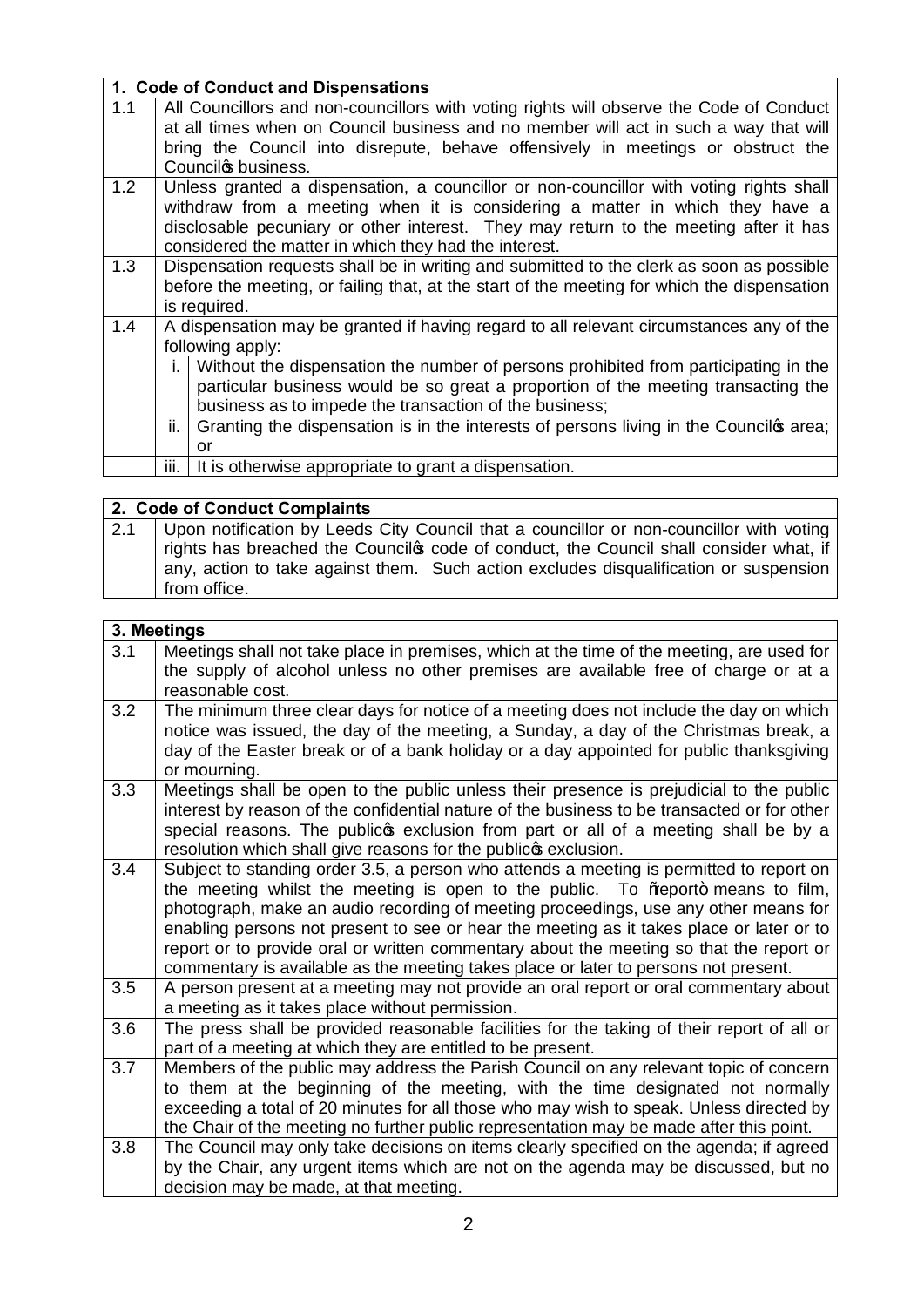| 3.9  | Subject to standing orders which indicate otherwise, anything authorised or required to                                                                                         |
|------|---------------------------------------------------------------------------------------------------------------------------------------------------------------------------------|
|      | be done by, to or before the Chair of the Parish Council may in his absence be done by,                                                                                         |
|      | to or before the Vice Chair of the Council.                                                                                                                                     |
| 3.10 | The Chair, if present, shall preside at a meeting. If the Chair is absent from a meeting,                                                                                       |
|      | the Vice-Chair, if present, shall preside. If both the Chair and the Vice-Chair are absent                                                                                      |
|      | from a meeting, a Councillor as chosen by the Councillors present at the meeting shall                                                                                          |
| 3.11 | preside at the meeting.<br>Subject to a meeting being quorate, all questions at a meeting shall be decided by a                                                                 |
|      | majority of the councillors and non-councillors with voting rights present and voting.                                                                                          |
| 3.12 | The Chair of a meeting may give an original vote on any matter put to the vote, and in                                                                                          |
|      | the case of an equality of votes may exercise his casting vote whether or not he gave                                                                                           |
|      | an original vote.                                                                                                                                                               |
| 3.13 | Unless standing orders provide otherwise, voting on any question shall be by a show of                                                                                          |
|      | hands. At the request of a Councillor, the voting on any question shall be recorded so                                                                                          |
|      | as to show whether each Councillor present and voting gave his vote for or against that<br>question. Such a request shall be made before moving on to the next item of business |
|      | on the agenda.                                                                                                                                                                  |
| 3.14 | The minutes of a meeting shall include an accurate record of the following:                                                                                                     |
|      | The time and place of the meeting.<br>i.                                                                                                                                        |
|      | The names of councillors present and absent.<br>ii.                                                                                                                             |
|      | Interests that have been declared by councillors and non councillors with voting<br>iii.                                                                                        |
|      | rights.                                                                                                                                                                         |
|      | Whether a councillor or non councillor with voting rights left the meeting when<br>iv.                                                                                          |
|      | matters that they held interests in were being considered.<br>If there was a public participation session; and<br>v.                                                            |
|      | The resolutions made.<br>vi.                                                                                                                                                    |
| 3.15 | The accuracy of draft minutes, including any amendment(s) made to them, shall                                                                                                   |
|      | confirmed by resolution and shall be signed by the Chair of the meeting and stand as an                                                                                         |
|      | accurate record of the meeting to which the minutes relate.                                                                                                                     |
| 3.16 | A councillor or a non-councillor with voting rights who has a disclosable pecuniary                                                                                             |
|      | interest or another interest as set out in the Councilos code of conduct in a matter being                                                                                      |
|      | considered at a meeting is subject to statutory limitations or restrictions under the code                                                                                      |
| 3.17 | on his right to participate and vote on that matter.<br>No business may be transacted at a meeting unless at least one third of the whole                                       |
|      | number of members of the Council are present and in no case shall the quorum of a                                                                                               |
|      | meeting be less than 3.                                                                                                                                                         |
| 3.18 | If a meeting is or becomes inquorate no business shall be transacted and the meeting                                                                                            |
|      | shall be closed The business on the agenda for the meeting shall be adjourned to                                                                                                |
|      | another meeting.                                                                                                                                                                |
| 3.19 | Decisions of the Council will not be revised within six months, except where a special                                                                                          |
|      | item is placed on the agenda bearing the name of two Councillors, and is considered                                                                                             |
|      | and approved by the Council.                                                                                                                                                    |
|      |                                                                                                                                                                                 |
|      | 4. Committees, sub-committees and working parties                                                                                                                               |
| 4.1  | Unless the council determines otherwise, a committee may appoint a sub-committee                                                                                                |

|     | whose terms of reference and members shall be determined by the committee.            |
|-----|---------------------------------------------------------------------------------------|
| 4.2 | The members of a committee may include non-councillors unless it is a committee       |
|     | which regulates and controls the finances of the council.                             |
| 4.3 | Unless the council determines otherwise, all the members of an advisory committee and |
|     | a sub-committee of the advisory committee may be non-councillors.                     |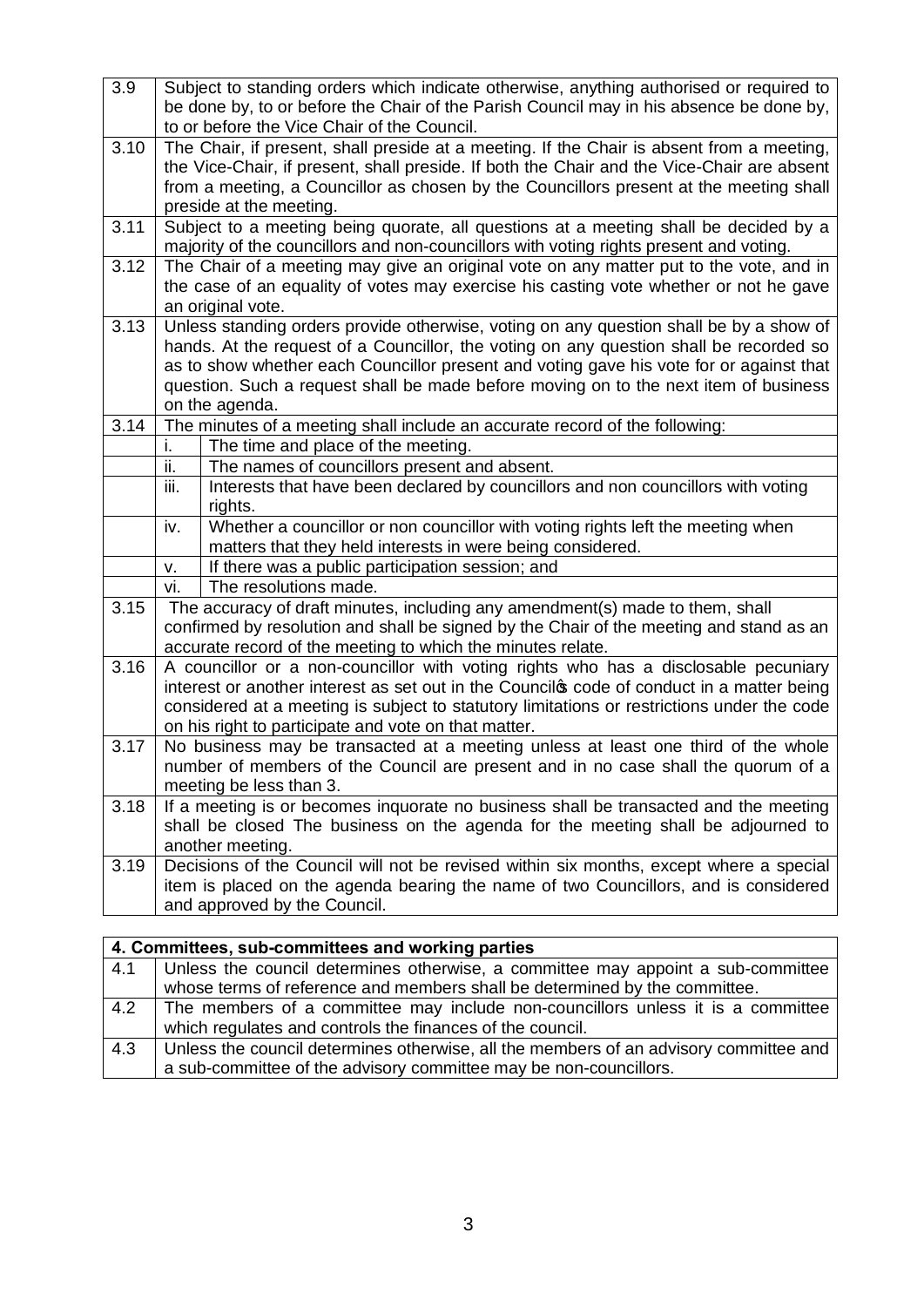|     | 5. Ordinary Council Meetings                                                                                                                                                                                                                                                                                                                                                                                                                                                                                                                                                                                           |  |
|-----|------------------------------------------------------------------------------------------------------------------------------------------------------------------------------------------------------------------------------------------------------------------------------------------------------------------------------------------------------------------------------------------------------------------------------------------------------------------------------------------------------------------------------------------------------------------------------------------------------------------------|--|
| 5.1 | In an election year, the annual meeting of the Council shall be held on or within 14 days<br>following the day on which the councillors elected take office. In a year which is not an<br>election year, the annual meeting of a Council shall be held on such day in May as the<br>Council decides. If no other time is fixed, the annual meeting of the Council shall take<br>place at 6pm.                                                                                                                                                                                                                          |  |
| 5.2 | In addition to the annual meeting of the Council, at least three other ordinary meetings<br>shall be held in each year on such dates and times as the Council directs.                                                                                                                                                                                                                                                                                                                                                                                                                                                 |  |
| 5.3 | The first business of the Annual Meeting will be the election of the Chair (and Vice<br>Chair) and to receive their acceptance of office. Once accepted from this date the<br>Chairman would agree to a maximum term of 5 years and the Vice Chairman would<br>agree to a maximum term of 7 years in each office. Each position requires a nominator<br>and a seconder then a vote shall be carried by a show of hands by all those eligible to<br>vote. Once any member has held their maximum term of office they shall then forfeit<br>any right to seek re-election to either post for a term of at least 3 years. |  |
| 5.4 | The Chair of the Council, unless they have resigned or becomes disqualified, shall<br>continue in office and preside at the annual meeting until a successor is elected at the<br>next annual meeting of the Council.                                                                                                                                                                                                                                                                                                                                                                                                  |  |
| 5.5 | The Vice-Chair of the Council unless they have resigned or becomes disqualified, shall<br>hold office until immediately after the election of the Chair of the Council at the next<br>annual meeting of the Council.                                                                                                                                                                                                                                                                                                                                                                                                   |  |
| 5.6 | In an election year, if the current Chair of the Council has not been re-elected as a<br>member of the Council, they shall preside at the meeting until a successor Chair of the<br>Council has been elected. The current Chair of the Council shall not have an original<br>vote in respect of the election of the new Chair of the Council but must give a casting<br>vote in the case of an equality of votes.                                                                                                                                                                                                      |  |
| 5.7 | In an election year, if the current Chair of the Council has been re-elected as a member<br>of the Council, they shall preside at the meeting until a new Chair of the Council has<br>been elected. They may exercise an original vote in respect of the election of the new<br>Chair of the Council and must give a casting vote in the case of an equality of votes.<br>Term of office.                                                                                                                                                                                                                              |  |
| 5.8 | Following the election of the Chair and Vice Chair of the Council at the annual meeting<br>of the council, the business of the annual meeting shall include:                                                                                                                                                                                                                                                                                                                                                                                                                                                           |  |
|     | In an election year, delivery by the Chair of the Council and councillors of their<br>j.<br>acceptance of office forms unless the council resolves for this to be done at a<br>later date. In a year which is not an election year, delivery by the Chair of the<br>Council of their acceptance of office forms unless the council resolves for this to<br>be done at a later date.                                                                                                                                                                                                                                    |  |
|     | ii.<br>Review of delegation arrangements to committees, sub-committees, staff and<br>other local authorities.                                                                                                                                                                                                                                                                                                                                                                                                                                                                                                          |  |
|     | iii.<br>Review of terms of reference for committees; appointment of members to<br>existing committees; appointment of any new committees in accordance with<br>standing order 4.                                                                                                                                                                                                                                                                                                                                                                                                                                       |  |
|     | Review and adoption of appropriate standing orders and financial regulations.<br>iv.                                                                                                                                                                                                                                                                                                                                                                                                                                                                                                                                   |  |
|     | Review of inventory of land, and assets including buildings and equipment.<br>٧.                                                                                                                                                                                                                                                                                                                                                                                                                                                                                                                                       |  |
|     | Confirmation of arrangements for insurance cover in respect of all insured risks.<br>vi.                                                                                                                                                                                                                                                                                                                                                                                                                                                                                                                               |  |
|     | Review of the councilos and/or staff subscriptions to other bodies.<br>vii.                                                                                                                                                                                                                                                                                                                                                                                                                                                                                                                                            |  |
|     | viii.<br>Review of the councilos complaints procedure.<br>Review of the councilos policies, procedures and practices in respect of<br>ix.<br>obligations under freedom of Information and data protection legislation                                                                                                                                                                                                                                                                                                                                                                                                  |  |
|     | Confirmation of the time and place of ordinary meetings of the full council up to<br>Х.<br>and including the next annual meeting of full council.                                                                                                                                                                                                                                                                                                                                                                                                                                                                      |  |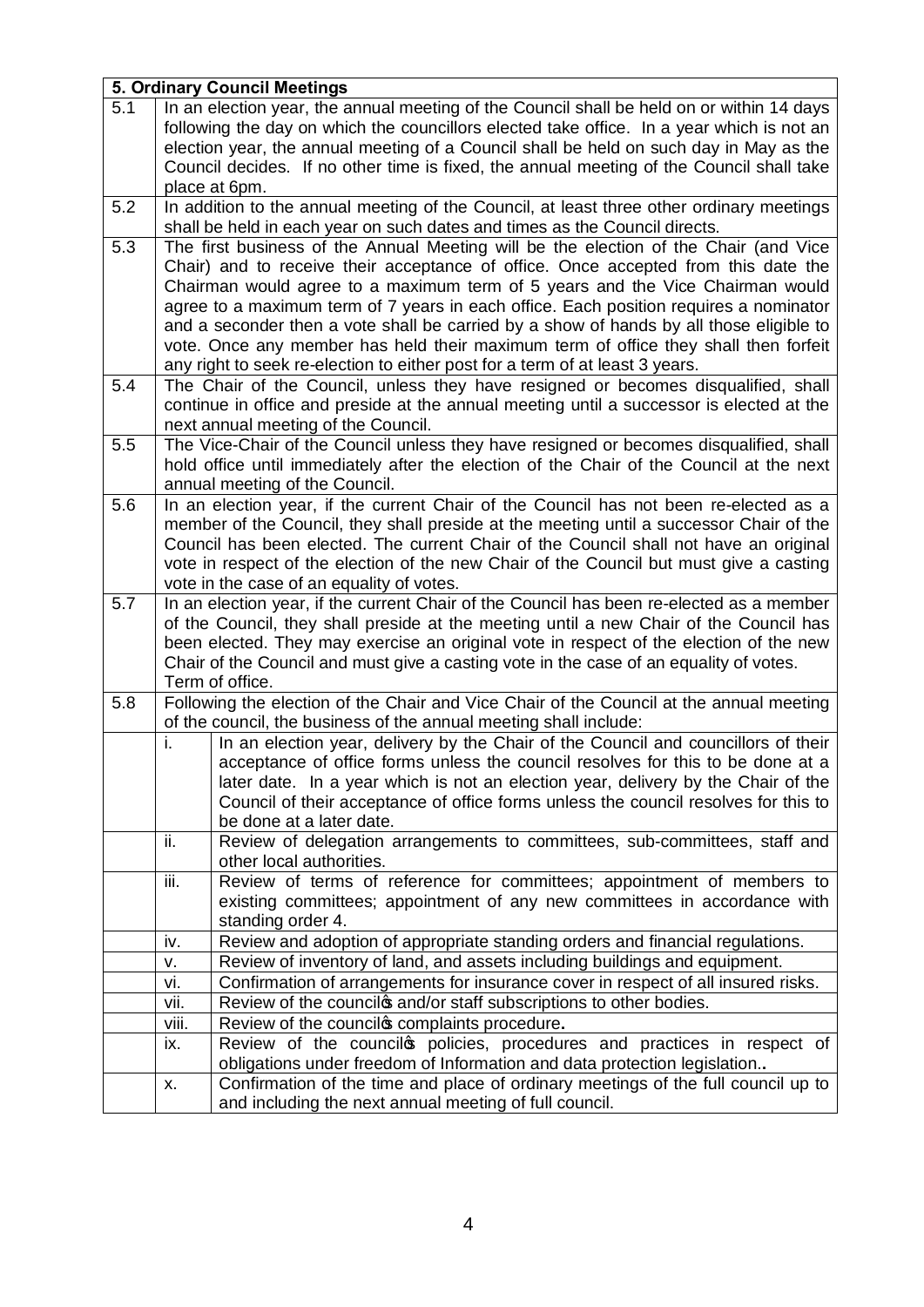|     | 6. Extraordinary Meetings                                                                                                                                                                                                                                                                                                                              |  |
|-----|--------------------------------------------------------------------------------------------------------------------------------------------------------------------------------------------------------------------------------------------------------------------------------------------------------------------------------------------------------|--|
| 6.1 | The Chair of the Council may convene an extraordinary meeting of the Council at any                                                                                                                                                                                                                                                                    |  |
|     | time.                                                                                                                                                                                                                                                                                                                                                  |  |
| 6.2 | If the Chair of the Council does not call an extraordinary meeting of the Council within 7<br>days of having been requested to do so by two councillors, any two councillors may<br>convene an extraordinary meeting of the Council. The public notice giving the time,<br>venue and agenda for such a meeting shall be signed by the two councillors. |  |

|     | 7. Motions for a meeting that require written notice to be given to the Clerk                                                                                                                                                                                                              |
|-----|--------------------------------------------------------------------------------------------------------------------------------------------------------------------------------------------------------------------------------------------------------------------------------------------|
| 7.1 | No motion may be moved at a meeting unless it is on the agenda and the mover has                                                                                                                                                                                                           |
|     | given written notice of its wording to the clerk at least 4 clear days before the meeting.                                                                                                                                                                                                 |
|     | Clear days do not include the day of the notice or the day of the meeting.                                                                                                                                                                                                                 |
| 7.2 | If the clerk considers the wording of a motion received in accordance with standing<br>order 6.1 is not clear in meaning, the motion shall be rejected until the mover resubmits<br>it, so that it can be understood, in writing to the clerk at least 4 clear days before the<br>meeting. |
| 7.3 | The decision of the clerk as to whether or not to include the motion on the agenda shall<br>be final.                                                                                                                                                                                      |
| 7.4 | Subject to 7.1 above, the clerk shall include on the agenda all items in the order<br>received unless a councillor has given written notice no later than 4 clear days before<br>the meeting confirming his/her withdrawal of it.                                                          |

|     | 8. Management of Information                                                                                                                                                                                                                                                                                                                                                                                                                |
|-----|---------------------------------------------------------------------------------------------------------------------------------------------------------------------------------------------------------------------------------------------------------------------------------------------------------------------------------------------------------------------------------------------------------------------------------------------|
| 8.1 | The Council shall have in place and keep under review, technical and organisational<br>measures to keep secure information (including personal data) which it holds in paper<br>and electronic form. Such arrangements shall include deciding who has access to<br>personal data and encryption of personal data.                                                                                                                           |
| 8.2 | The Council shall have in place, and keep under review, policies for the retention and<br>safe destruction of all information (including personal data) which it holds in paper and<br>electronic form. The Councilos retention policy shall confirm the period for which<br>information (including personal data) shall be retained or if this is not possible the<br>criteria used to determine that period (eg the Limitation Act 1980). |
| 8.3 | The agenda, papers that support the agenda and the minutes of a meeting shall not<br>disclose or otherwise undermine confidential information or personal data without legal<br>justification.                                                                                                                                                                                                                                              |
| 8.4 | Councillors, staff, the Councilos contractors and agents shall not disclose confidential<br>information or personal data without legal justification.                                                                                                                                                                                                                                                                                       |

## **9. Clerk to the Council/Proper Officer**

| 9.1 | The Council may appoint a number of employees to assist it in the performance of its<br>duties. The Council will appoint a Clerk to the Council which will be on an employed<br>basis, unless the Clerk is a member of the Council, acting in an unpaid capacity.                                                     |
|-----|-----------------------------------------------------------------------------------------------------------------------------------------------------------------------------------------------------------------------------------------------------------------------------------------------------------------------|
| 9.2 | As an employee of the Council the Clerk will have a contract of employment stating the<br>terms and conditions under which he/she is employed.<br>This will effectively be administered by the Personnel Committee.                                                                                                   |
| 9.3 | The Clerk shall be designated as the Councilos Proper Officer.                                                                                                                                                                                                                                                        |
| 9.4 | The Proper Officer shall at least three clear days before a meeting of the council or a<br>committee serve on councillors a signed summons, by email, confirming the time, place<br>and the agenda.                                                                                                                   |
| 9.5 | The Proper Officer shall provide, in a conspicuous place, at least three days before a<br>meeting of the council or a committee public notice of the time, place and agenda<br>(provided that the public notice with agenda of an extraordinary meeting of the Council<br>convened by councillors is signed by them). |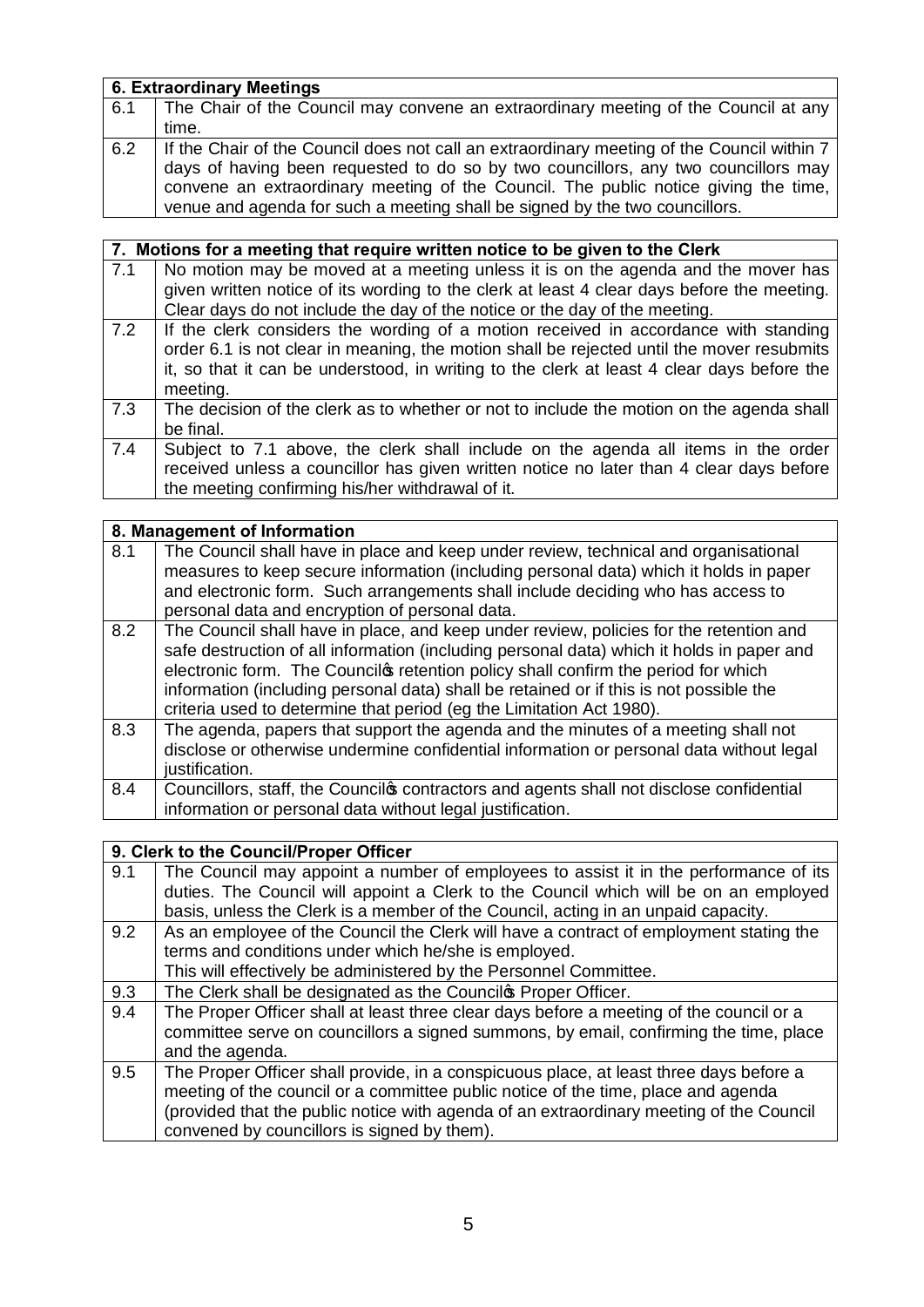| 9.6 | The Proper Officer shall                                                                                                                                                                                                                                                                           |
|-----|----------------------------------------------------------------------------------------------------------------------------------------------------------------------------------------------------------------------------------------------------------------------------------------------------|
|     | • Convene a meeting of the Council for the election of a new Chair of the Council,<br>occasioned by a casual vacancy in the office;                                                                                                                                                                |
|     | Facilitate inspection of the minute book by local government electors;<br>$\bullet$                                                                                                                                                                                                                |
|     | Receive and retain copies of byelaws made by other local authorities;<br>$\bullet$                                                                                                                                                                                                                 |
|     | Hold acceptance of office forms from councillors;                                                                                                                                                                                                                                                  |
|     | Hold a copy of the register of interests of every councillor<br>$\bullet$                                                                                                                                                                                                                          |
|     | • Receive and send general correspondence and notices on behalf of the Council<br>except where there is a resolution to the contrary;                                                                                                                                                              |
|     | • Assist in the organisation, storage of, access to and destruction of information<br>held by the Council in paper and electronic form subject to the requirements of<br>data protection and freedom of information legislation and other legitimate<br>requirements (eg the Limitation Act 1980); |
|     | Arrange for legal deeds to be executed;<br>$\bullet$                                                                                                                                                                                                                                               |
|     | Arrange or manage the prompt authorisation, approval, and instruction regarding<br>$\bullet$<br>any payments to be made by the Council in accordance with its financial<br>regulations                                                                                                             |

## **10. Responsible Finance Office (RFO)**

| 10.1 The Responsible Finance Officer is a statutory office and appointed by the Council. The |
|----------------------------------------------------------------------------------------------|
| Clerk of the Council will take on this role and will follow the quidance set out in the most |
| recent version of Governance and Accountability for Local Councils . A Practitionersq        |
| Guide (England).                                                                             |

| 11. Accounts and Accounting Statements |                                                                                                                                                                              |  |
|----------------------------------------|------------------------------------------------------------------------------------------------------------------------------------------------------------------------------|--|
| 11.1                                   | %Rroper practices+ in standing orders refer to the most recent version of Governance                                                                                         |  |
|                                        | and Accountability for Local Councils . A PractitionersqGuide (England)                                                                                                      |  |
| 11.2                                   | All payments by the Council shall be authorised, approved and paid in accordance with                                                                                        |  |
|                                        | the law, proper practices and the Councilos financial regulations, which shall be                                                                                            |  |
|                                        | reviewed at least annually.                                                                                                                                                  |  |
| 11.3                                   | The Responsible Financial Officer shall supply to each councillor as soon as practicable                                                                                     |  |
|                                        | after the end of each month a statement summarising: the Councilos income and                                                                                                |  |
|                                        | expenditure for the month; the councilos aggregate income and expenditure for the year                                                                                       |  |
|                                        | to date; and the balances held at the end of each month; and which includes a                                                                                                |  |
|                                        | comparison with the budget for the financial year and highlights any actual or potential                                                                                     |  |
|                                        | overspends                                                                                                                                                                   |  |
| 11.4                                   | As soon as possible after the financial year end at 31 March, the Responsible Finance                                                                                        |  |
|                                        | Office shall provide: each councillor with a statement summarising the councilos income                                                                                      |  |
|                                        | and expenditure for the year to date for information; and to the full council the                                                                                            |  |
|                                        | accounting statements for the year in the form of Section 1 of the annual return, as                                                                                         |  |
|                                        | required by proper practices, for consideration and approval.                                                                                                                |  |
| 11.5                                   | The yearend accounting statements shall be prepared in accordance with proper                                                                                                |  |
|                                        | practices and applying the form of accounts determined by the council for the year to 31                                                                                     |  |
|                                        | March. A completed draft annual governance and accountability return shall be<br>presented to all councillors at least 14 days prior to anticipated approval by the Council. |  |
|                                        | The annual governance and accountability return of the Council, which is subject to                                                                                          |  |
|                                        | external audit, including the annual governance statement, shall be presented to the                                                                                         |  |
|                                        | Council for consideration and formal approval before 30 June.                                                                                                                |  |
|                                        |                                                                                                                                                                              |  |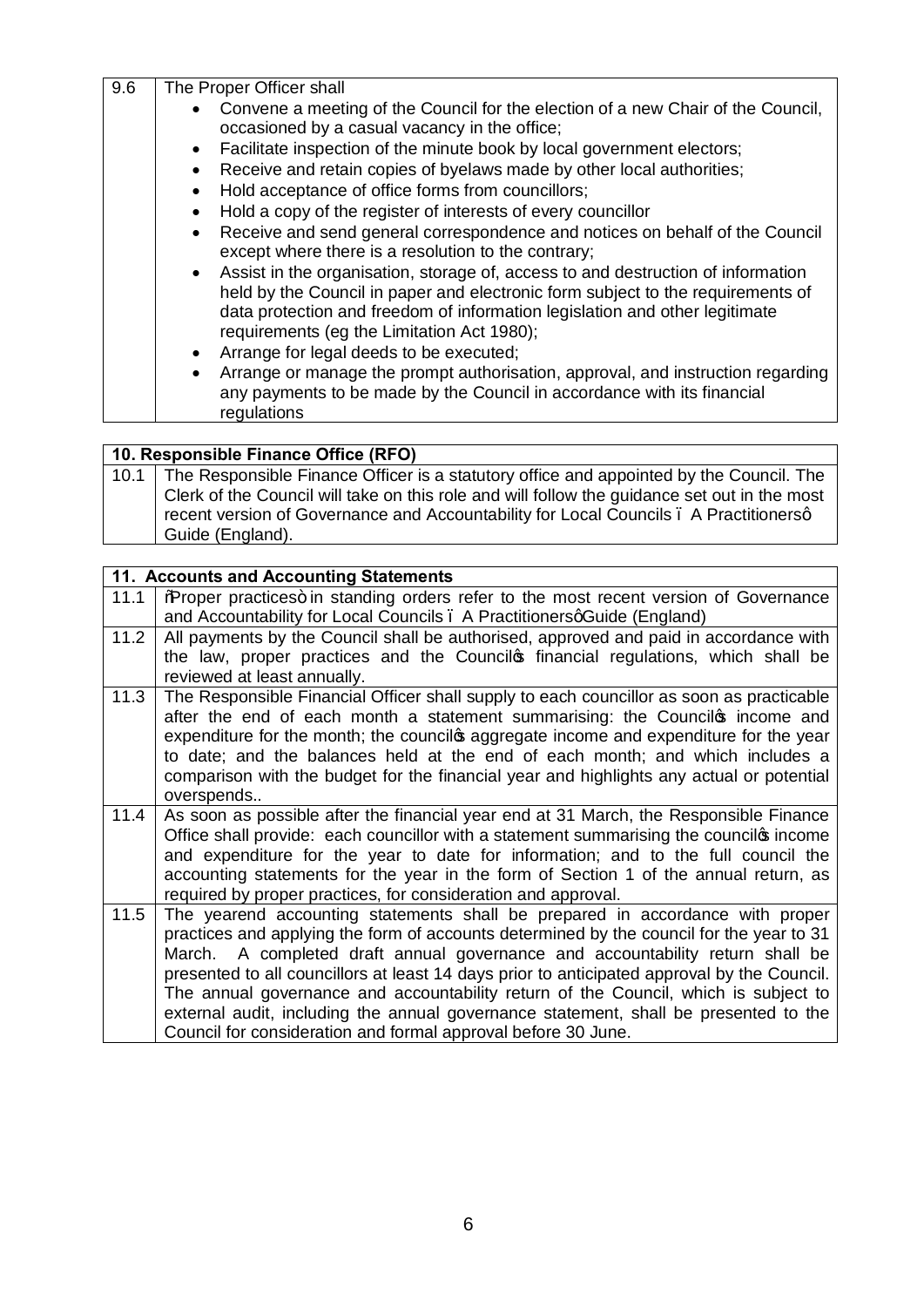|      | 12. Financial Controls and Procurement                                                                                                                                               |
|------|--------------------------------------------------------------------------------------------------------------------------------------------------------------------------------------|
| 12.1 | The Council shall consider and approve financial regulations drawn up by the                                                                                                         |
|      | Responsible Financial Officer, which shall include detailed arrangements in respect of                                                                                               |
|      | the following:                                                                                                                                                                       |
|      | The keeping of accounting records and systems of internal control;                                                                                                                   |
|      | The assessment and management of financial risks faced by the Council;                                                                                                               |
|      | The work of the independent internal auditor in accordance with proper practices                                                                                                     |
|      | and the receipt of regular reports from the internal auditor, which shall be required at                                                                                             |
|      | least annually.                                                                                                                                                                      |
|      | The inspection and copying by councillors and local electors of the Council<br>$\bullet$                                                                                             |
|      | accounts and/or orders of payments; and                                                                                                                                              |
|      | Whether contracts with an estimated value below £25,000 due to special                                                                                                               |
|      | circumstances are exempt from a tendering process or procurement exercise                                                                                                            |
| 12.2 | Financial regulations shall be reviewed regularly and at least annually for fitness of                                                                                               |
|      | purpose. Any expenditure incurred by the Council shall be in accordance with the                                                                                                     |
|      | Councilos financial regulations.                                                                                                                                                     |
| 12.3 | The Councilos Financial regulations may make provision for the authorisation of the                                                                                                  |
|      | payment of money in exercise of any of the Councilos functions to be delegated to a                                                                                                  |
|      | committee, sub-committee or to an employee.                                                                                                                                          |
| 12.4 | A public contract regulated by the Public Contracts Regulations 2015 with an estimated                                                                                               |
|      | value in excess of £25,000 but less than the relevant thresholds referred to in standing                                                                                             |
|      | order 12.7 is subject to the %ight touch+arrangements under Regulations 109-114 of the                                                                                               |
|      | Public Contracts Regulations 2015 unless it proposes to use an existing list of approved                                                                                             |
|      | suppliers (framework agreement).                                                                                                                                                     |
| 12.5 | Subject to additional requirements in the financial regulations of the Council, the tender<br>process for contracts for the supply of goods, materials, services or the execution of |
|      | works shall include, as a minimum the following steps:                                                                                                                               |
|      | A specification for the goods, materials, services or the executions of works shall<br>i.                                                                                            |
|      | be drawn up;                                                                                                                                                                         |
|      | ii.<br>An invitation to tender shall be drawn up to confirm                                                                                                                          |
|      | The Councilos specification                                                                                                                                                          |
|      | The time, date and address for the submission of tenders<br>$\bullet$                                                                                                                |
|      | The date of the councilos written response to the tender and<br>$\bullet$                                                                                                            |
|      | The prohibition of prospective contractors contacting councillors or staff<br>$\bullet$                                                                                              |
|      | to encourage or support their tender outside the prescribed process;                                                                                                                 |
|      | iii.<br>The invitation to tender shall be advertised in a local newspaper and in any other                                                                                           |
|      | manner that is appropriate;                                                                                                                                                          |
|      | Tenders are to be submitted in writing in a sealed marked envelope addressed<br>iv.                                                                                                  |
|      | to the Proper Officer;                                                                                                                                                               |
|      | Tenders shall be opened by the Proper Officer in the presence of at least one<br>v.                                                                                                  |
|      | councillor after the deadline for submission of tenders has passed;                                                                                                                  |
|      | Tenders are to be reported to and considered by the appropriate meeting of the<br>vi.                                                                                                |
|      | council or a committee or sub-committee with delegated responsibility.                                                                                                               |
| 12.6 | Neither the council, nor a committee or a sub-committee with delegated responsibility                                                                                                |
|      | for considering tenders, is bound to accept the lowest value tender.                                                                                                                 |
| 12.7 | Where the value of a contract is likely to exceed the threshold specified by the Office of                                                                                           |
|      | Government Commerce from time to time, the Council must consider whether the Public                                                                                                  |
|      | Contracts Regulations 2015 or the Utilities Contracts Regulations 2016 apply to the                                                                                                  |
|      | contract and, if either of those Regulations apply, the Council must comply with                                                                                                     |
|      | procurement rules. NALC <sub>®</sub> procurement guidance contains further details.                                                                                                  |

| 13. Responsibilities to Provide Information                                                 |
|---------------------------------------------------------------------------------------------|
| 13.1 In accordance with freedom of information legislation, the Council shall publish       |
| information in accordance with its publication scheme and respond to requests for           |
| information held by the Council.                                                            |
| 13.2 The Council shall publish information in accordance with the requirements of the Local |
|                                                                                             |